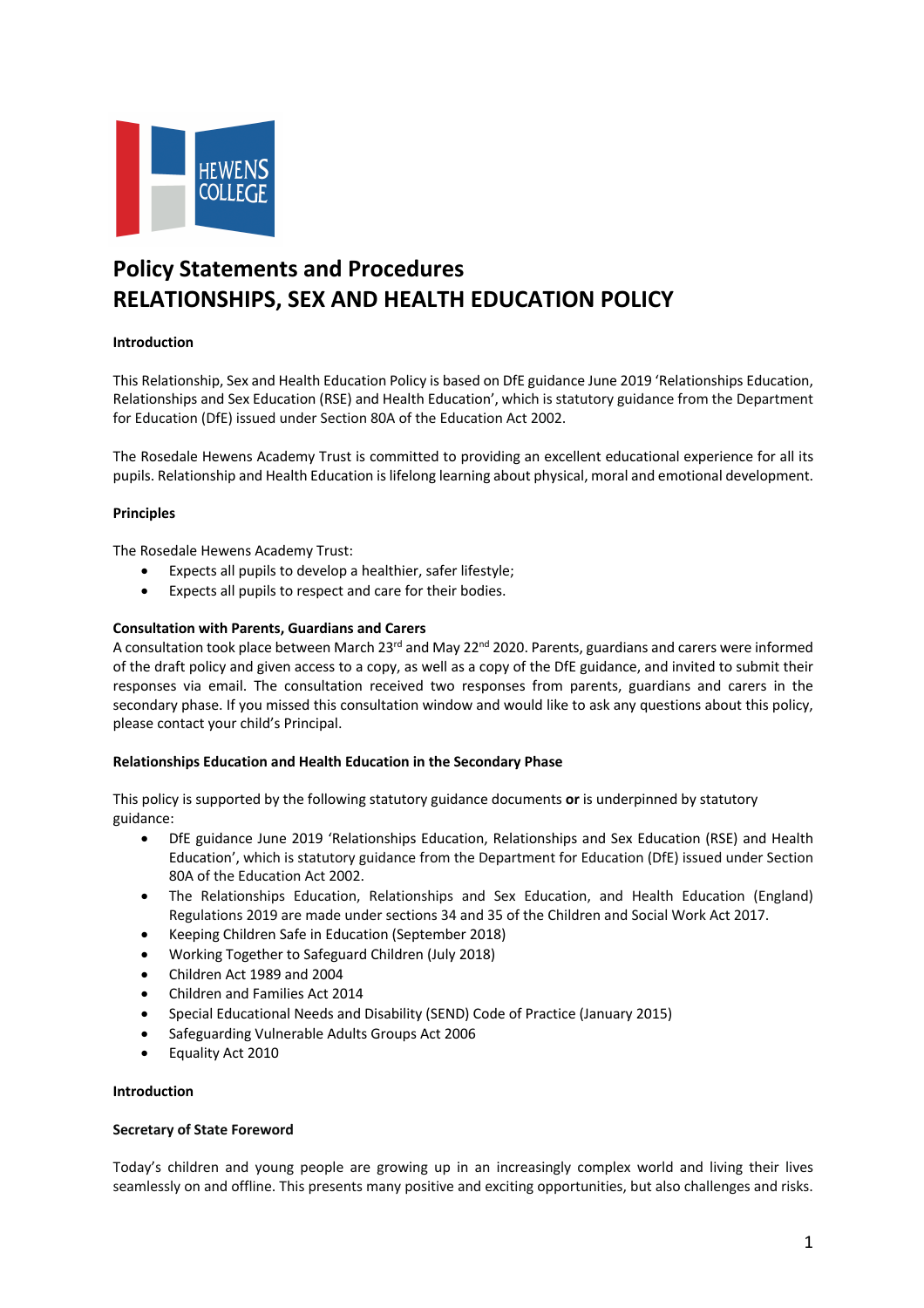In this environment, children and young people need to know how to be safe and healthy, and how to manage their academic, personal and social lives in a positive way.

This is why we have made Relationships Education compulsory in all primary schools in England and Relationships and Sex Education compulsory in all secondary schools, as well as making Health Education compulsory in all state-funded schools. The key decisions on these subjects have been informed by a thorough engagement process, including a public call for evidence that received over 23,000 responses from parents, young people, schools and experts and a public consultation where over 40,000 people contacted the Department for Education.

The depth and breadth of views is clear, and there are understandable and legitimate areas of contention. Our guiding principles have been that all of the compulsory subject content must be age appropriate and developmentally appropriate. It must be taught sensitively and inclusively, with respect to the backgrounds and beliefs of pupils and parents while always with the aim of providing pupils with the knowledge they need of the law.

We are clear that parents and carers are the prime educators for children on many of these matters. Schools complement and reinforce this role and have told us that they see building on what pupils learn at home as an important part of delivering a good education. We agree with this principle and congratulate the many schools delivering outstanding provision to support the personal development and pastoral needs of their pupils. We are determined that the subjects must be deliverable and give schools flexibility to shape their curriculum according to the needs of their pupils and communities.

In primary schools, we want the subjects to put in place the key building blocks of healthy, respectful relationships, focusing on family and friendships, in all contexts, including online. This will sit alongside the essential understanding of how to be healthy. At secondary, teaching will build on the knowledge acquired at primary and develop further pupils' understanding of health, with an increased focus on risk areas such as drugs and alcohol, as well as introducing knowledge about intimate relationships and sex.

Teaching about mental wellbeing is central to these subjects, especially as a priority for parents is their children's happiness. We know that children and young people are increasingly experiencing challenges, and that young people are at particular risk of feeling lonely. The new subject content will give them the knowledge and capability to take care of themselves and receive support if problems arise.

All of this content should support the wider work of schools in helping to foster pupil wellbeing and develop resilience and character that we know are fundamental to pupils being happy, successful and productive members of society. Central to this is pupils' ability to believe that they can achieve goals, both academic and personal; to stick to tasks that will help them achieve those goals, even when the reward may be distant or uncertain; and to recover from knocks and challenging periods in their lives.

This should be complemented by development of personal attributes including kindness, integrity, generosity, and honesty. We have endeavoured to ensure the content is proportionate and deliverable. Whilst we are not mandating content on financial education or careers, we want to support the high quality teaching of these areas in all schools as part of a comprehensive programme, which complements the national curriculum where appropriate and meets the ambitions of the Careers Strategy. We know that many schools will choose to teach the compulsory content within a wider programme of Personal, Social, Health and Economic Education or similar. Schools are encouraged to continue to do so, if this is right for them, and build on established, high quality programmes.

These subjects represent a huge opportunity to help our children and young people develop. The knowledge and attributes gained will support their own, and others', wellbeing and attainment and help young people to become successful and happy adults who make a meaningful contribution to society.

#### **Curriculum content for Relationships and Sex Education**

A good understanding of pupils' faith backgrounds and positive relationships between the school and local faith communities help to create a constructive context for the teaching of these subjects, and we are always keen to engage with any parents, guardians or carers who have questions or concerns.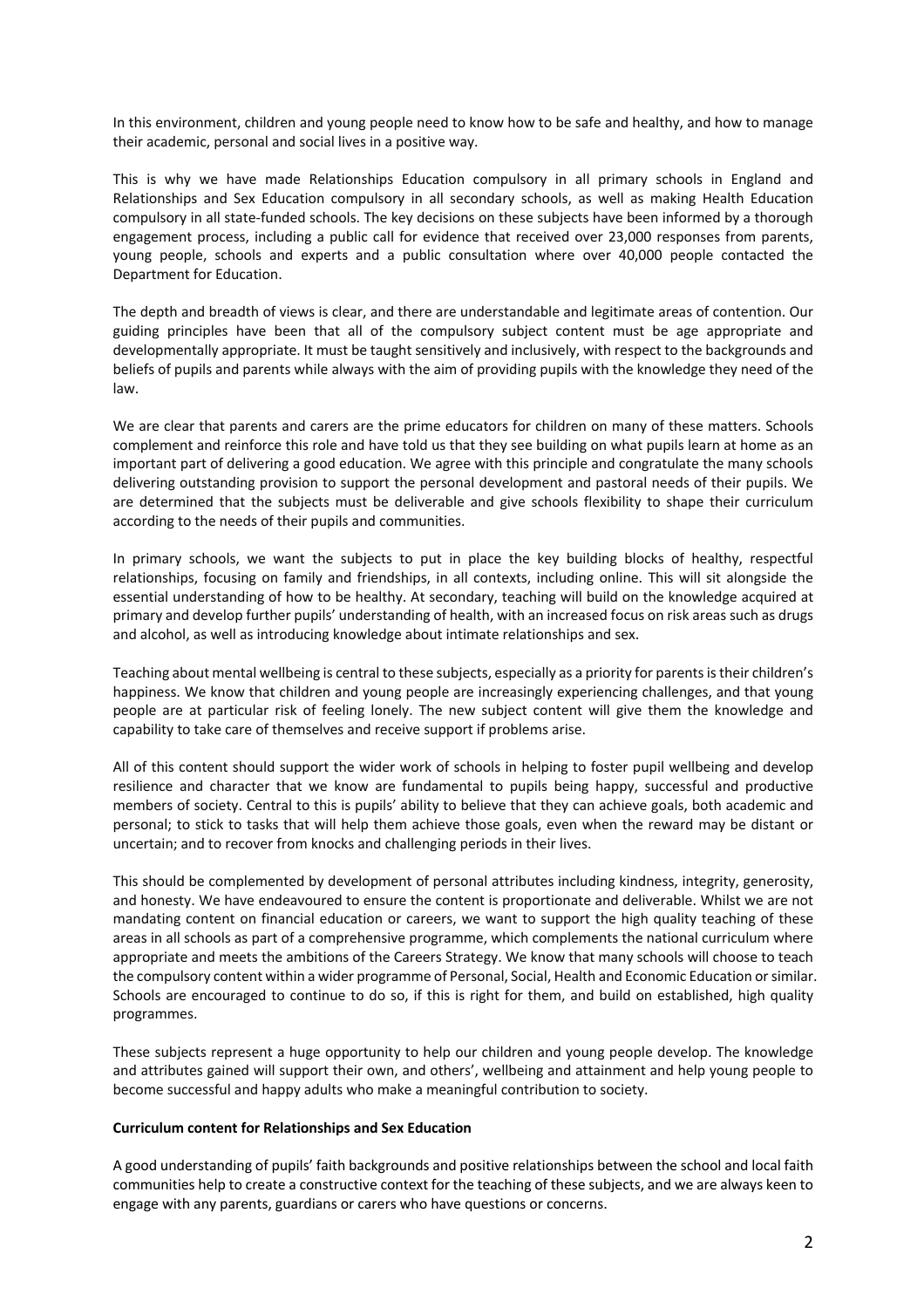In accordance with the DfE statutory guidance, and the national curriculum, the school must provide relationships and sex education and health education. In all schools, teaching should reflect the law, including the Equality Act 2010, as it applies to relationships, so that young people clearly understand what the law allows and does not allow, and the wider legal implications of decisions they may make.

An understanding for all pupils of healthy relationships, acceptable behaviour and the right of everyone to equal treatment will help ensure that pupils treat each other well and go on to be respectful and kind adults.

The aim of RSE is to give young people the information they need to help them develop healthy, nurturing relationships of all kinds, not just intimate relationships. It should enable them to know what a healthy relationship looks like and what makes a good friend, a good colleague and a successful marriage or other type of committed relationship. It should also cover contraception, developing intimate relationships and resisting pressure to have sex (and not applying pressure). It should teach what is acceptable and unacceptable behaviour in relationships.

This will help pupils understand the positive effects that good relationships have on their mental wellbeing, identify when relationships are not right and understand how such situations can be managed.

Effective RSE does not encourage early sexual experimentation. It should teach young people to understand human sexuality and to respect themselves and others. It enables young people to mature, build their confidence and self-esteem and understand the reasons for delaying sexual activity. Effective RSE also supports people, throughout life, to develop safe, fulfilling and healthy sexual relationships, at the appropriate time.

Knowledge about safer sex and sexual health remains important to ensure that young people are equipped to make safe, informed and healthy choices as they progress through adult life. This should be delivered in a nonjudgemental, factual way and allow scope for young people to ask questions in a safe environment. Many teachers use approaches such as distancing techniques, setting ground rules with the class to help manage sensitive discussion and using question boxes to allow pupils to raise issues anonymously.

RSE should provide clear progression from what is taught in primary school in Relationships Education. Teachers should build on the foundation of Relationships Education and, as pupils grow up, at the appropriate time extend teaching to include intimate relationships. Alongside being taught about intimate relationships, pupils should also be taught about family relationships, friendships and other kinds of relationships that are an equally important part of becoming a successful and happy adult. This teaching should enable pupils to distinguish between content and experiences that exemplify healthy relationships and those that are distorted or harmful.

Pupils should understand the benefits of healthy relationships to their mental wellbeing and self-respect. Through gaining the knowledge of what a healthy relationship is like, they can be empowered to identify when relationships are unhealthy. They should be taught that unhealthy relationships can have a lasting, negative impact on mental wellbeing.

As in primary, secondary Relationships Education can be underpinned by a wider, deliberate cultivation and practice of resilience and character in the individual. These should include character traits such as belief in achieving goals and persevering with tasks, as well as personal attributes such as honesty, integrity, courage, humility, kindness, generosity, trustworthiness and a sense of justice, underpinned by an understanding of the importance of self-respect and self-worth. There are many ways in which secondary schools should support the development of these attributes, for example by providing planned opportunities for young people to undertake social action, active citizenship and voluntary service to others locally or more widely.

Pupils should be taught the facts and the law about sex, sexuality, sexual health and gender identity in an ageappropriate and inclusive way. All pupils should feel that the content is relevant to them and their developing sexuality. Sexual orientation and gender identity should be explored at a timely point and in a clear, sensitive and respectful manner. When teaching about these topics, it must be recognised that young people may be discovering or understanding their sexual orientation or gender identity. There should be an equal opportunity to explore the features of stable and healthy same-sex relationships. This should be integrated appropriately into the RSE programme, rather than addressed separately or in only one lesson.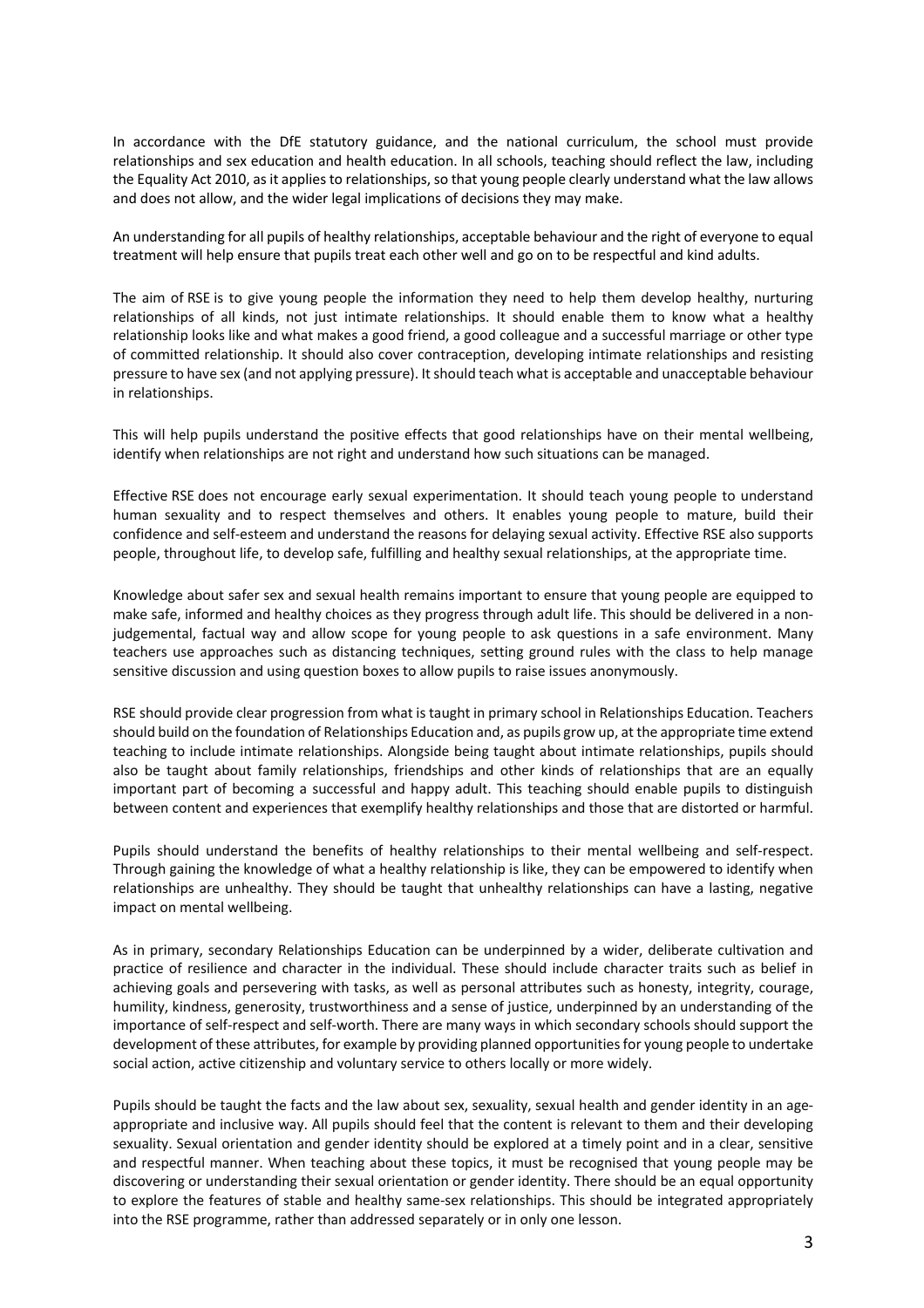It is recognised that there will be a range of opinions regarding RSE. The starting principle when teaching each of these must be that the applicable law should be taught in a factual way so that pupils are clear on their rights and responsibilities as citizens.

Schools may choose to explore faith, or other perspectives, on some of these issues in other subjects such as Religious Education.

Pupils should be well informed about the full range of perspectives and, within the law, should be well equipped to make decisions for themselves about how to live their own lives, whilst respecting the right of others to make their own decisions and hold their own beliefs. Key aspects of the law relating to sex which should be taught include the age of consent, what consent is and is not, the definitions and recognition of rape, sexual assault and harassment, and choices permitted by the law around pregnancy.

Grooming, sexual exploitation and domestic abuse, including coercive and controlling behaviour, should also be addressed sensitively and clearly. Schools should address the physical and emotional damage caused by female genital mutilation (FGM). They should also be taught where to find support and that it is a criminal offence to perform or assist in the performance of FGM or fail to protect a person for whom you are responsible from FGM. As well as addressing this in the context of the law, pupils may also need support to recognise when relationships (including family relationships) are unhealthy or abusive (including the unacceptability of neglect, emotional, sexual and physical abuse and violence, including honour-based violence and forced marriage) and strategies to manage this or access support for oneself or others at risk. Schools should also be mindful that for pupils who are or have experienced unhealthy or unsafe relationships at home or socially, the school may have a particularly important role in being a place of consistency and safety where they can easily speak to trusted adults, report problems and find support.

Internet safety should also be addressed. Pupils should be taught the rules and principles for keeping safe online. This will include how to recognise risks, harmful content and contact, and how and to whom to report issues. Pupils should have a strong understanding of how data is generated, collected, shared and used online, for example, how personal data is captured on social media or understanding the way that businesses may exploit the data available to them.

Some pupils are also exposed to harmful behaviours online, and via other forms of media, which may normalise violent sexual behaviours. A focus on healthy relationships and broader Relationships Education can help young people understand acceptable behaviours in relationships.

### **The Relationships Education curriculum is designed on the following guidance from the DfE:**

# **By the end of secondary school:**

Students should know

| Families and people who $\bullet$<br>care for me |           | that there are different types of committed, stable relationships.                                                                                                                                                                            |
|--------------------------------------------------|-----------|-----------------------------------------------------------------------------------------------------------------------------------------------------------------------------------------------------------------------------------------------|
|                                                  |           | how these relationships might contribute to human happiness and their<br>importance for bringing up children.                                                                                                                                 |
|                                                  |           | what marriage is, including their legal status $-$ for example, that marriage<br>carries legal rights and protections not available to couples who are cohabiting<br>or who have married, for example, in an unregistered religious ceremony. |
|                                                  |           | why marriage is an important relationship choice for many couples and why it<br>must be freely entered into.                                                                                                                                  |
|                                                  |           | the characteristics and legal status of other types of long-term relationships.                                                                                                                                                               |
|                                                  |           | the roles and responsibilities of parents with respect to raising of children,<br>including the characteristics of successful parenting.                                                                                                      |
|                                                  | $\bullet$ | how to determine whether other children, adults or sources of information are<br>trustworthy, judge when a family, friend, intimate or other relationship is                                                                                  |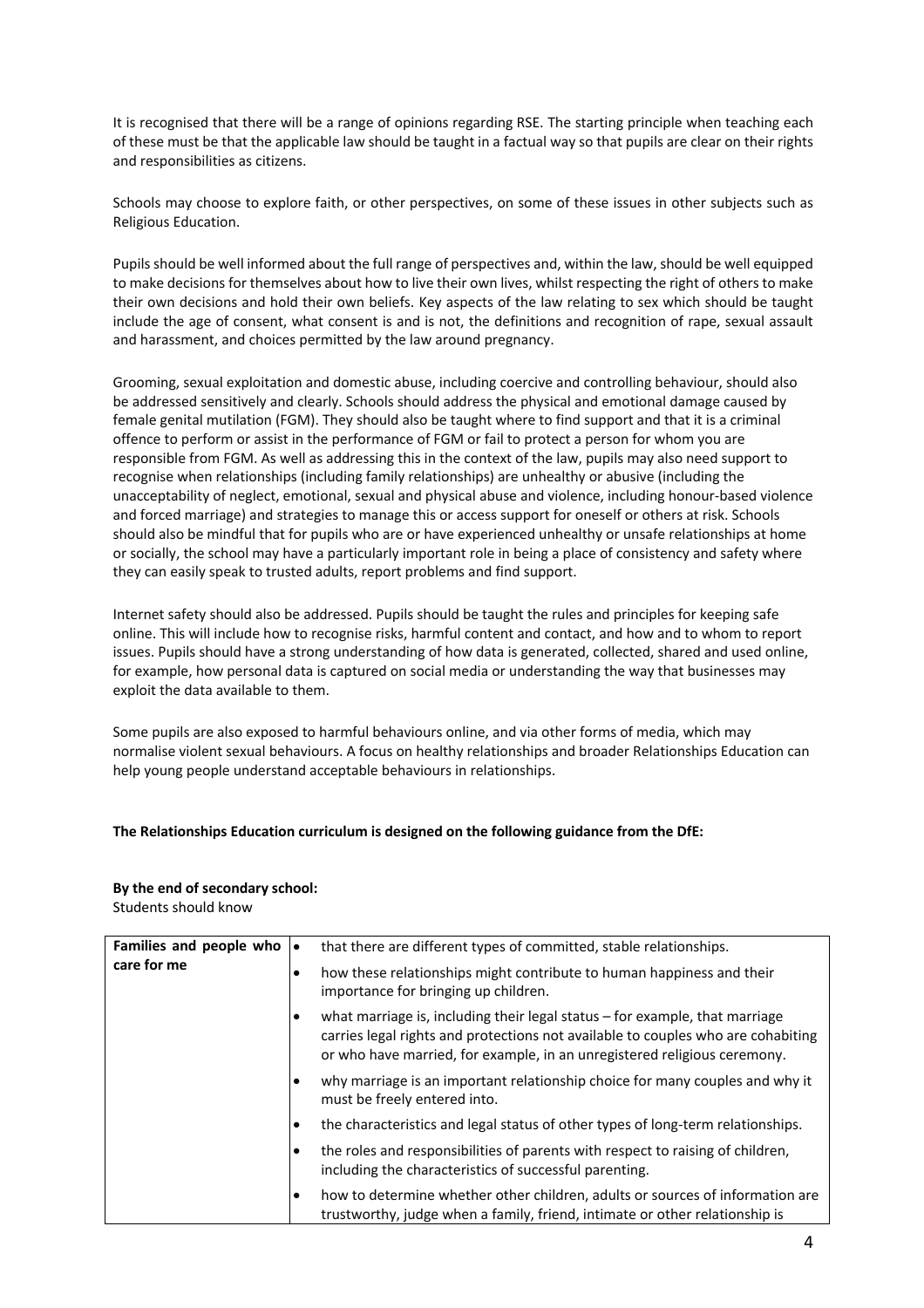| unsafe (and to recognise this in others' relationships), how to seek help or<br>advice, including reporting concerns about others, if needed. |
|-----------------------------------------------------------------------------------------------------------------------------------------------|
|                                                                                                                                               |
|                                                                                                                                               |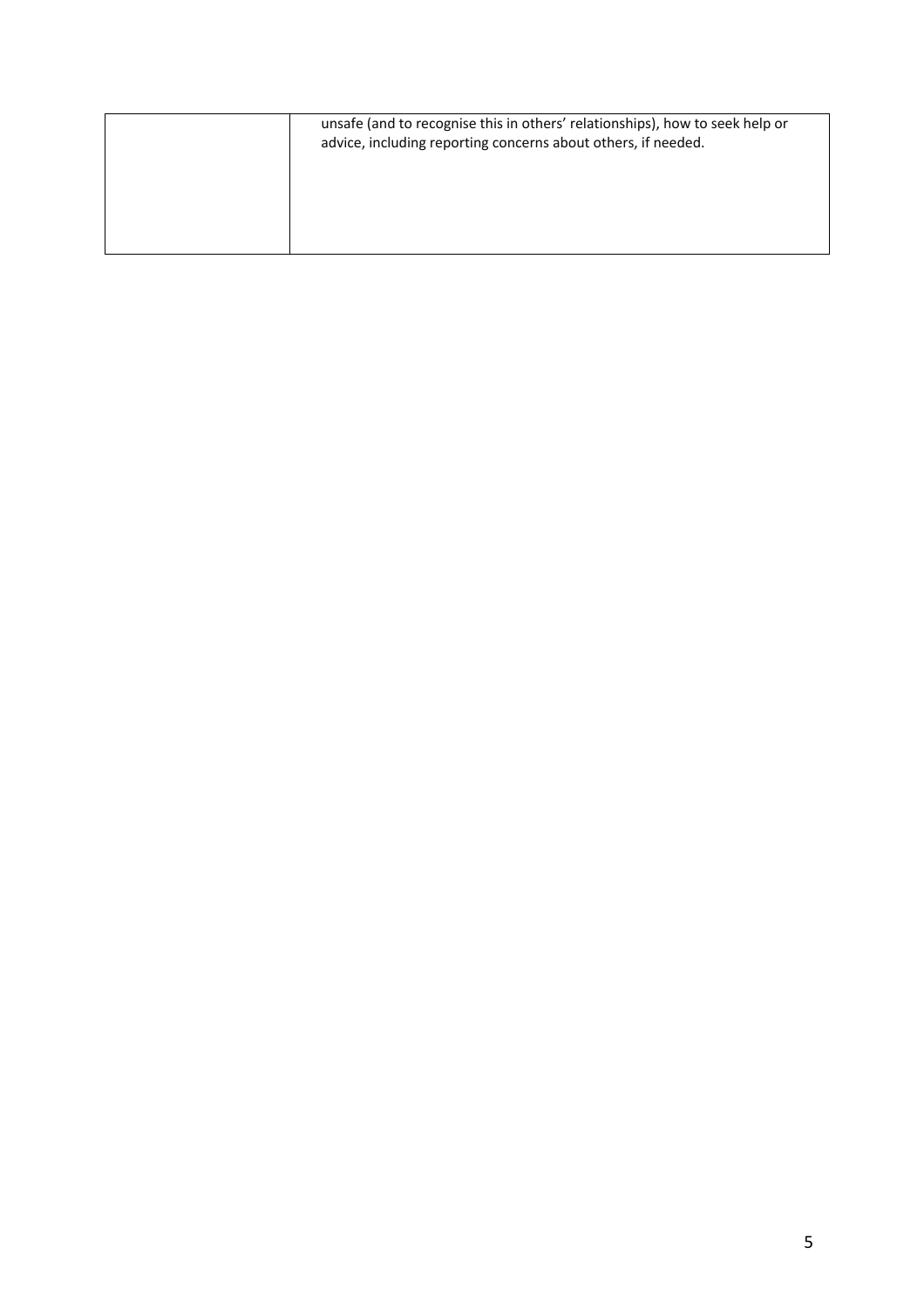|                                                    | $\bullet$ | the characteristics of positive and healthy friendships, in all contexts including<br>online, such as:                                                                                                                                                          |
|----------------------------------------------------|-----------|-----------------------------------------------------------------------------------------------------------------------------------------------------------------------------------------------------------------------------------------------------------------|
|                                                    |           | trust, respect, honesty, kindness, generosity, boundaries, privacy, consent<br>and the management of conflict                                                                                                                                                   |
| Respectful relationships,<br>including friendships |           | reconciliation and ending relationships, this includes different (non-sexual)<br>$\bullet$<br>types of relationship                                                                                                                                             |
|                                                    | ٠         | practical steps they can take in a range of different contexts to improve or<br>support respectful relationships                                                                                                                                                |
|                                                    | $\bullet$ | how stereotypes, in particular stereotypes based on sex, gender, race, religion,<br>sexual orientation or disability, can cause damage (for example, how they<br>might normalise non-consensual behaviour or encourage prejudice)                               |
|                                                    | $\bullet$ | that in school and in wider society they can expect to be treated with respect<br>by others, and that in turn they should show due respect to others, including<br>people in positions of authority and due tolerance of other people's beliefs                 |
|                                                    | $\bullet$ | about different types of bullying (including cyberbullying), the impact of<br>bullying, responsibilities of bystanders to report bullying and how and where<br>to get help                                                                                      |
|                                                    | $\bullet$ | that some types of behaviour within relationships are criminal, including<br>violent behaviour and coercive control                                                                                                                                             |
|                                                    | ٠         | what constitutes sexual harassment and sexual violence and why these are<br>always unacceptable                                                                                                                                                                 |
|                                                    | $\bullet$ | the legal rights and responsibilities regarding equality (particularly with<br>reference to the protected characteristics as defined in the Equality Act 2010)<br>and that everyone is unique and equal.                                                        |
|                                                    | $\bullet$ | their rights, responsibilities and opportunities online, including that the same<br>expectations of behaviour apply in all contexts, including online                                                                                                           |
| <b>Online and media</b>                            | $\bullet$ | about online risks, including that any material someone provides to another<br>has the potential to be shared online and the difficulty of removing potentially<br>compromising material placed online                                                          |
|                                                    | $\bullet$ | not to provide material to others that they would not want shared further and<br>not to share personal material which is sent to them                                                                                                                           |
|                                                    | $\bullet$ | what to do and where to get support to report material or manage issues<br>online                                                                                                                                                                               |
|                                                    | $\bullet$ | the impact of viewing harmful content                                                                                                                                                                                                                           |
|                                                    | $\bullet$ | that specifically sexually explicit material, for example pornography, presents a<br>distorted picture of sexual behaviours, can damage the way people see<br>themselves in relation to others and negatively affect how they behave<br>towards sexual partners |
|                                                    | $\bullet$ | that sharing and viewing indecent images of children (including those created<br>by children) is a criminal offence which carries severe penalties including jail                                                                                               |
|                                                    | $\bullet$ | how information and data is generated, collected, shared and used online                                                                                                                                                                                        |
|                                                    | $\bullet$ | the concepts of, and laws relating to, sexual consent, sexual exploitation,<br>abuse, grooming, coercion, harassment, rape, domestic abuse, forced<br>marriage, honour-based violence and FGM, and how these can affect current<br>and future relationships     |
| <b>Being safe</b>                                  | $\bullet$ | how people can actively communicate and recognise consent from others,<br>including sexual consent, and how and when consent can be withdrawn, in all<br>contexts, including online                                                                             |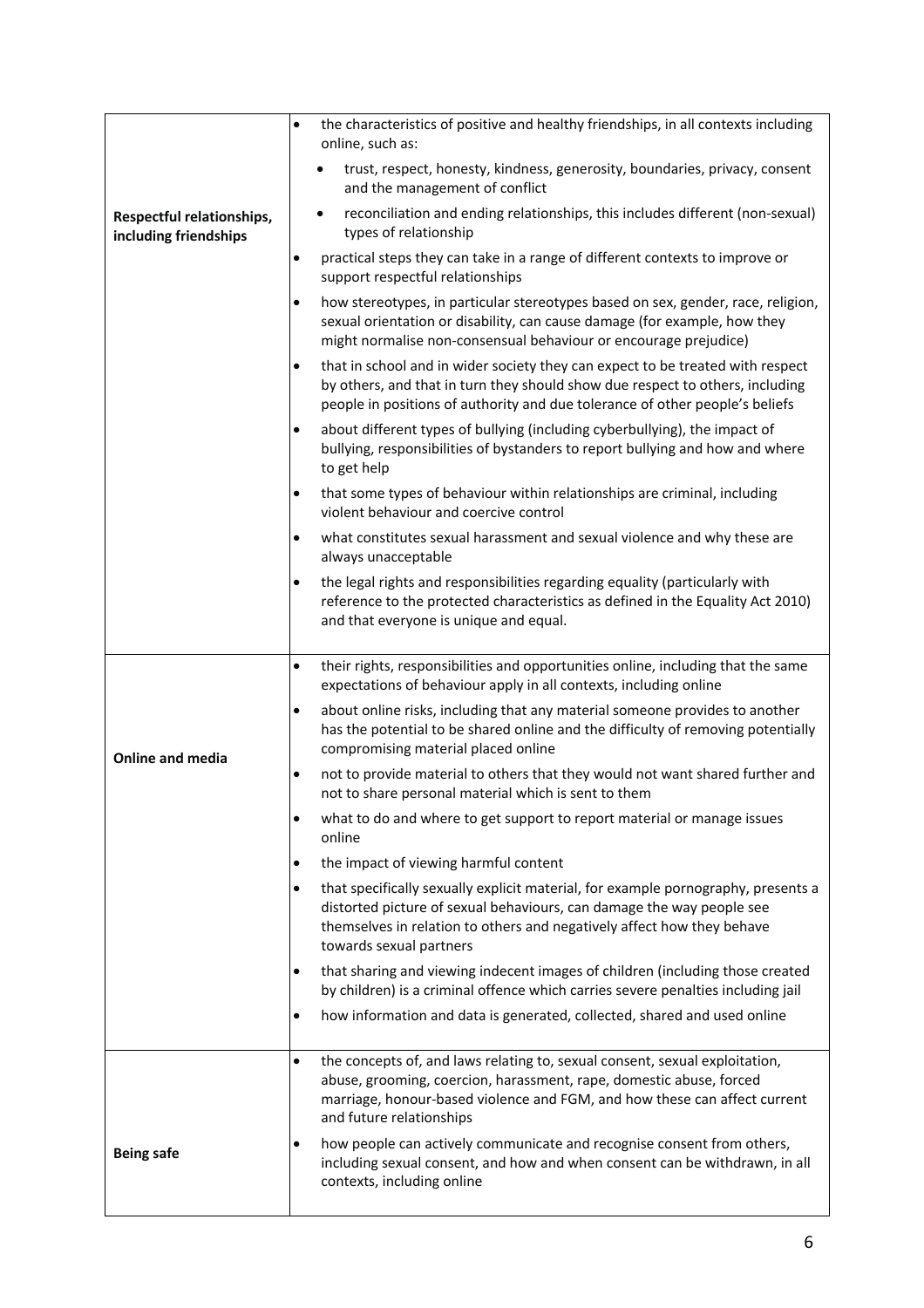| Intimate and sexual<br>relationships, including<br>sexual health | $\bullet$ | how to recognise the characteristics and positive aspects of healthy one-to-<br>one intimate relationships, which include mutual respect, consent, loyalty,<br>trust, shared interests and outlook, sex and friendship                                                                                                                                                                                                                                                                                                                                                                                                                                 |
|------------------------------------------------------------------|-----------|--------------------------------------------------------------------------------------------------------------------------------------------------------------------------------------------------------------------------------------------------------------------------------------------------------------------------------------------------------------------------------------------------------------------------------------------------------------------------------------------------------------------------------------------------------------------------------------------------------------------------------------------------------|
|                                                                  | $\bullet$ | that all aspects of health can be affected by choices they make in sex and<br>relationships, positively or negatively, for example physical, emotional, mental,<br>sexual and reproductive health and wellbeing                                                                                                                                                                                                                                                                                                                                                                                                                                        |
|                                                                  | $\bullet$ | the facts about reproductive health, including fertility and the potential impact<br>of lifestyle on fertility for men and women and menopause                                                                                                                                                                                                                                                                                                                                                                                                                                                                                                         |
|                                                                  | $\bullet$ | that there are a range of strategies for identifying and managing sexual<br>pressure, including understanding peer pressure, resisting pressure and not<br>pressurising others                                                                                                                                                                                                                                                                                                                                                                                                                                                                         |
|                                                                  | $\bullet$ | that they have a choice to delay sex or to enjoy intimacy without sex                                                                                                                                                                                                                                                                                                                                                                                                                                                                                                                                                                                  |
|                                                                  | $\bullet$ | the facts about the full range of contraceptive choices, efficacy and options<br>available                                                                                                                                                                                                                                                                                                                                                                                                                                                                                                                                                             |
|                                                                  | $\bullet$ | the facts around pregnancy including miscarriage                                                                                                                                                                                                                                                                                                                                                                                                                                                                                                                                                                                                       |
|                                                                  | $\bullet$ | that there are choices in relation to pregnancy (with medically and legally<br>accurate, impartial information on all options, including keeping the baby,<br>adoption, abortion and where to get further help)                                                                                                                                                                                                                                                                                                                                                                                                                                        |
|                                                                  | $\bullet$ | how the different sexually transmitted infections (STIs), including HIV and<br>AIDs, are transmitted, how risk can be reduced through safer sex (including<br>through condom use) and the importance of and facts about testing                                                                                                                                                                                                                                                                                                                                                                                                                        |
|                                                                  | $\bullet$ | about the prevalence of some STIs, the impact they can have on those who<br>contract them and key facts about treatment                                                                                                                                                                                                                                                                                                                                                                                                                                                                                                                                |
|                                                                  | $\bullet$ | how the use of alcohol and drugs can lead to risky sexual behaviour                                                                                                                                                                                                                                                                                                                                                                                                                                                                                                                                                                                    |
|                                                                  | $\bullet$ | how to get further advice, including how and where to access confidential                                                                                                                                                                                                                                                                                                                                                                                                                                                                                                                                                                              |
|                                                                  |           | sexual and reproductive health advice and treatment.                                                                                                                                                                                                                                                                                                                                                                                                                                                                                                                                                                                                   |
| The Law                                                          |           | It is important to know what the law says about sex, relationships and young<br>people, as well as broader safeguarding issues. This includes a range of important<br>facts and the rules regarding sharing personal information, pictures, videos and<br>other material using technology. This will help young people to know what is right<br>and wrong in law, but it can also provide a good foundation of knowledge for<br>deeper discussion about all types of relationships. There are also many different<br>legal provisions whose purpose is to protect young people and which ensure<br>young people take responsibility for their actions. |
|                                                                  |           | Pupils should be made aware of the relevant legal provisions when relevant topics<br>are being taught, including for example:                                                                                                                                                                                                                                                                                                                                                                                                                                                                                                                          |
|                                                                  | ٠         | marriage                                                                                                                                                                                                                                                                                                                                                                                                                                                                                                                                                                                                                                               |
|                                                                  | $\bullet$ | consent, including the age of consent                                                                                                                                                                                                                                                                                                                                                                                                                                                                                                                                                                                                                  |
|                                                                  | $\bullet$ | violence against women and girls                                                                                                                                                                                                                                                                                                                                                                                                                                                                                                                                                                                                                       |
|                                                                  | $\bullet$ | online behaviours including image and information sharing (including 'sexting',<br>youth-produced sexual imagery, nudes, etc.)                                                                                                                                                                                                                                                                                                                                                                                                                                                                                                                         |
|                                                                  | ٠         | pornography                                                                                                                                                                                                                                                                                                                                                                                                                                                                                                                                                                                                                                            |
|                                                                  | $\bullet$ | abortion                                                                                                                                                                                                                                                                                                                                                                                                                                                                                                                                                                                                                                               |
|                                                                  | $\bullet$ | sexuality                                                                                                                                                                                                                                                                                                                                                                                                                                                                                                                                                                                                                                              |
|                                                                  | ٠         | gender identity                                                                                                                                                                                                                                                                                                                                                                                                                                                                                                                                                                                                                                        |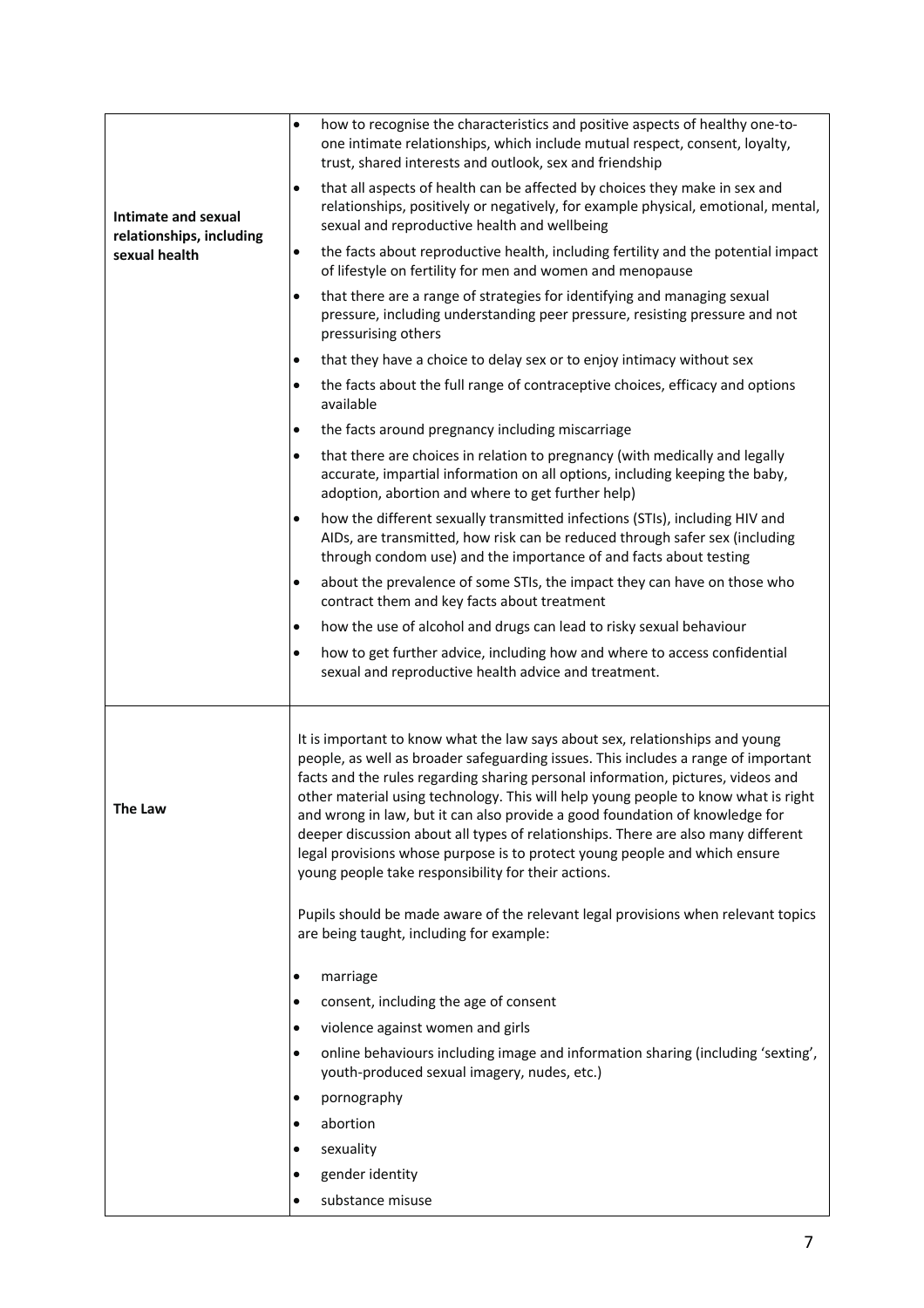|  | violence and exploitation by gangs                                                                  |
|--|-----------------------------------------------------------------------------------------------------|
|  | extremism and radicalisation                                                                        |
|  | criminal exploitation (for example, through gang involvement or 'county lines'<br>drugs operations) |
|  | hate crime                                                                                          |
|  | female genital mutilation (FGM)                                                                     |
|  |                                                                                                     |

### **Physical Health and Wellbeing Education**

It is important that the starting point for health and wellbeing education should be a focus on enabling pupils to make well-informed, positive choices for themselves. In secondary school, teaching should build on primary content and should introduce new content to older pupils at appropriate points. This should enable pupils to understand how their bodies are changing, how they are feeling and why, to further develop the language that they use to talk about their bodies, health and emotions and to understand why terms associated with mental and physical health difficulties should not be used pejoratively. This knowledge should enable pupils to understand where normal variations in emotions and physical complaints end and health and wellbeing issues begin.

Teaching about the impact of puberty, which will have started in primary school, should continue in secondary school, so that pupils are able to understand the physical and emotional changes, which take place at this time and their impact on their wider health and wellbeing.

Emphasis should continue to be given to steps pupils can take to protect and support their own health and wellbeing. They should know that there is a relationship between good physical health and good mental wellbeing and that this can also influence their ability to learn. Teachers should cover self-care, the benefits of physical activity and time spent outdoors. This should be linked to information on the benefits of sufficient sleep, good nutrition and strategies for building resilience.

Pupils should know the contribution that hobbies, interests and participation in their own communities can make to overall wellbeing. They should understand that humans are social beings and that outward-facing activity, especially that with a service focus (for example, work, volunteering and participation in organisations such as the scouts or the girl guiding movements, the National Citizen Service or the Duke of Edinburgh Award) are beneficial for wellbeing. This can also contribute to the development of the attributes for a happy and successful adult life. Pupils should be supported to recognise what makes them feel lonely. Self-focused or isolating lifestyle choices can lead to unhappiness and being disconnected from society for those who have greater need for companionship and relationships.

Pupils should also be taught about problems and challenges. This should include factual information about the prevalence and characteristics of more serious mental and physical health conditions, drugs, alcohol and information about effective interventions. Schools may also choose to teach about issues such as eating disorders  $\frac{1}{n}$ .

Teachers should be aware of common 'adverse childhood experiences' (such as family breakdown, bereavement and exposure to domestic violence) and when and how these may be affecting any of their pupils and so may be influencing how they experience these subjects. The impact of time spent online, the positive aspects of online support and negotiating social media, including online forums and gaming, should also be included. Teachers should understand that pupils who have experienced problems at home may depend more on schools for support.

Pupils should be taught how to judge when they, or someone they know, needs support and where they can seek help if they have concerns. This should include details on which adults in school (e.g. school nurses), and externally can help.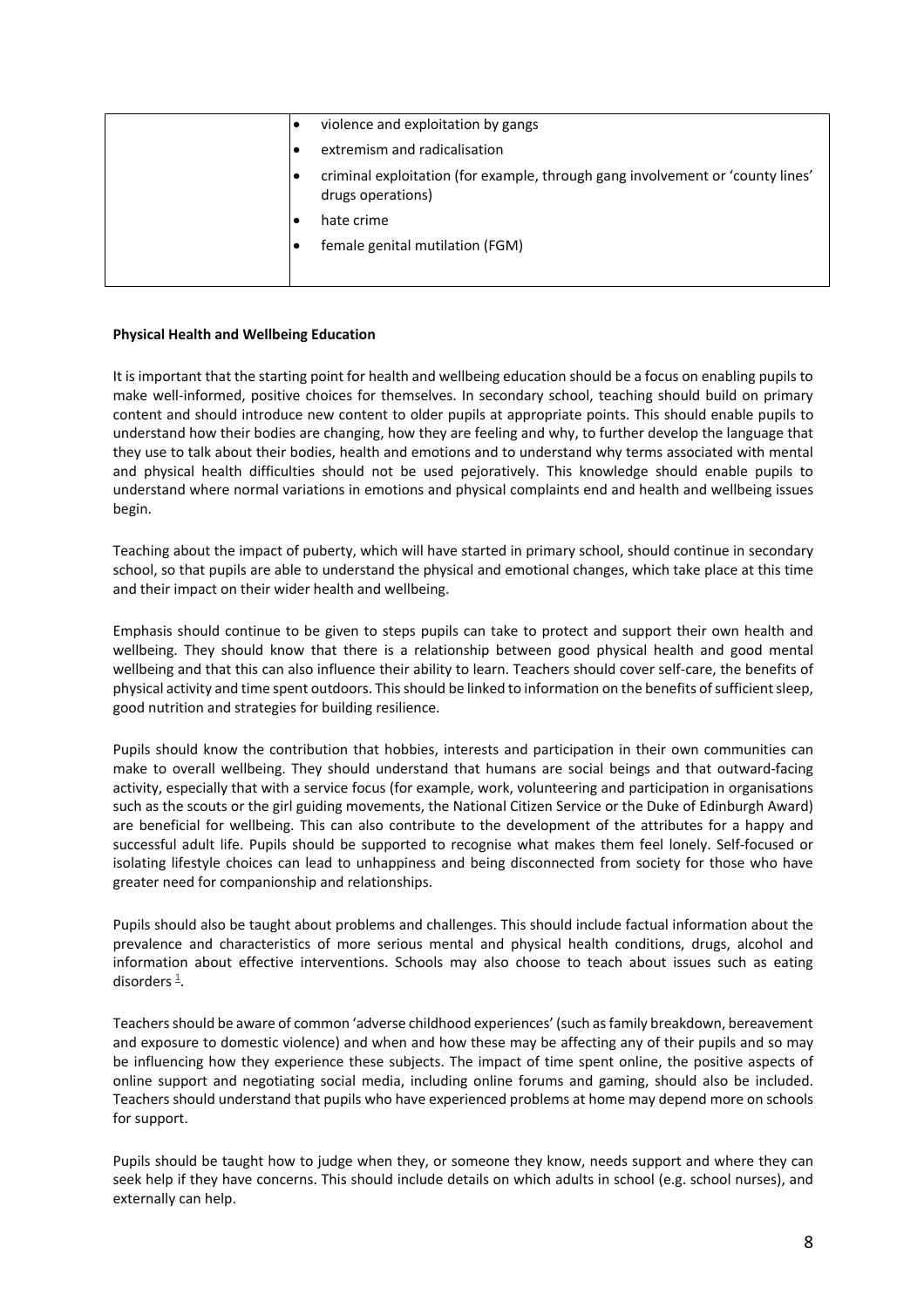The aim of teaching pupils about physical health and mental wellbeing is to give them the information that they need to make good decisions about their own health and wellbeing. It should enable them to recognise what is normal and what is an issue in themselves and others and, when issues arise, know how to seek support as early as possible from appropriate sources.

Physical health and mental wellbeing are interlinked, and it is important that pupils understand that good physical health contributes to good mental wellbeing, and vice versa.

It is important for schools to promote pupils' self-control and ability to self-regulate, and strategies for doing so. This will enable them to become confident in their ability to achieve well and persevere even when they encounter setbacks or when their goals are distant, and to respond calmly and rationally to setbacks and challenges. This integrated, whole-school approach to the teaching and promotion of health and wellbeing has a potential positive impact on behaviour and attainment.

Effective teaching should aim to reduce stigma attached to health issues, in particular those to do with mental wellbeing. Schools should engender an atmosphere that encourages openness. This will mean that pupils feel they can check their understanding and seek any necessary help and advice as they gain knowledge about how to promote good health and wellbeing.

Schools have flexibility to design and plan age-appropriate subject content, but the DfE guidance sets out core areas for health and wellbeing that are appropriate for primary and secondary aged pupils.

Puberty including menstruation should be covered in Health Education and should, as far as possible, be addressed before onset. This should ensure male and female pupils are prepared for changes they and their peers will experience.

# **Menstruation**

The onset of menstruation can be confusing or even alarming for girls if they are not prepared. Pupils should be taught key facts about the menstrual cycle including what is an average period, range of menstrual products and the implications for emotional and physical health. In addition to curriculum content, schools should also make adequate and sensitive arrangements to help girls prepare for and manage menstruation including with requests for menstrual products.

### **By the end of secondary school, pupils should know:**

| <b>Mental wellbeing</b>      | how to talk about their emotions accurately and sensitively, using<br>٠<br>appropriate vocabulary<br>that happiness is linked to being connected to others<br>٠<br>how to recognise the early signs of mental wellbeing concerns<br>$\bullet$<br>common types of mental ill health (e.g. anxiety and depression)<br>٠<br>how to critically evaluate when something they do or are involved in has a<br>$\bullet$<br>positive or negative effect on their own or others' mental health<br>the benefits and importance of physical exercise, time outdoors, community<br>$\bullet$<br>participation and voluntary and service-based activities on mental wellbeing<br>and happiness. |
|------------------------------|------------------------------------------------------------------------------------------------------------------------------------------------------------------------------------------------------------------------------------------------------------------------------------------------------------------------------------------------------------------------------------------------------------------------------------------------------------------------------------------------------------------------------------------------------------------------------------------------------------------------------------------------------------------------------------|
| Internet safety and<br>harms | the similarities and differences between the online world and the physical<br>$\bullet$<br>world, including: the impact of unhealthy or obsessive comparison with<br>others online (including through setting unrealistic expectations for body<br>image), how people may curate a specific image of their life online, over-<br>reliance on online relationships including social media, the risks related to<br>online gambling including the accumulation of debt, how advertising and<br>information is targeted at them and how to be a discerning consumer of<br>information online                                                                                          |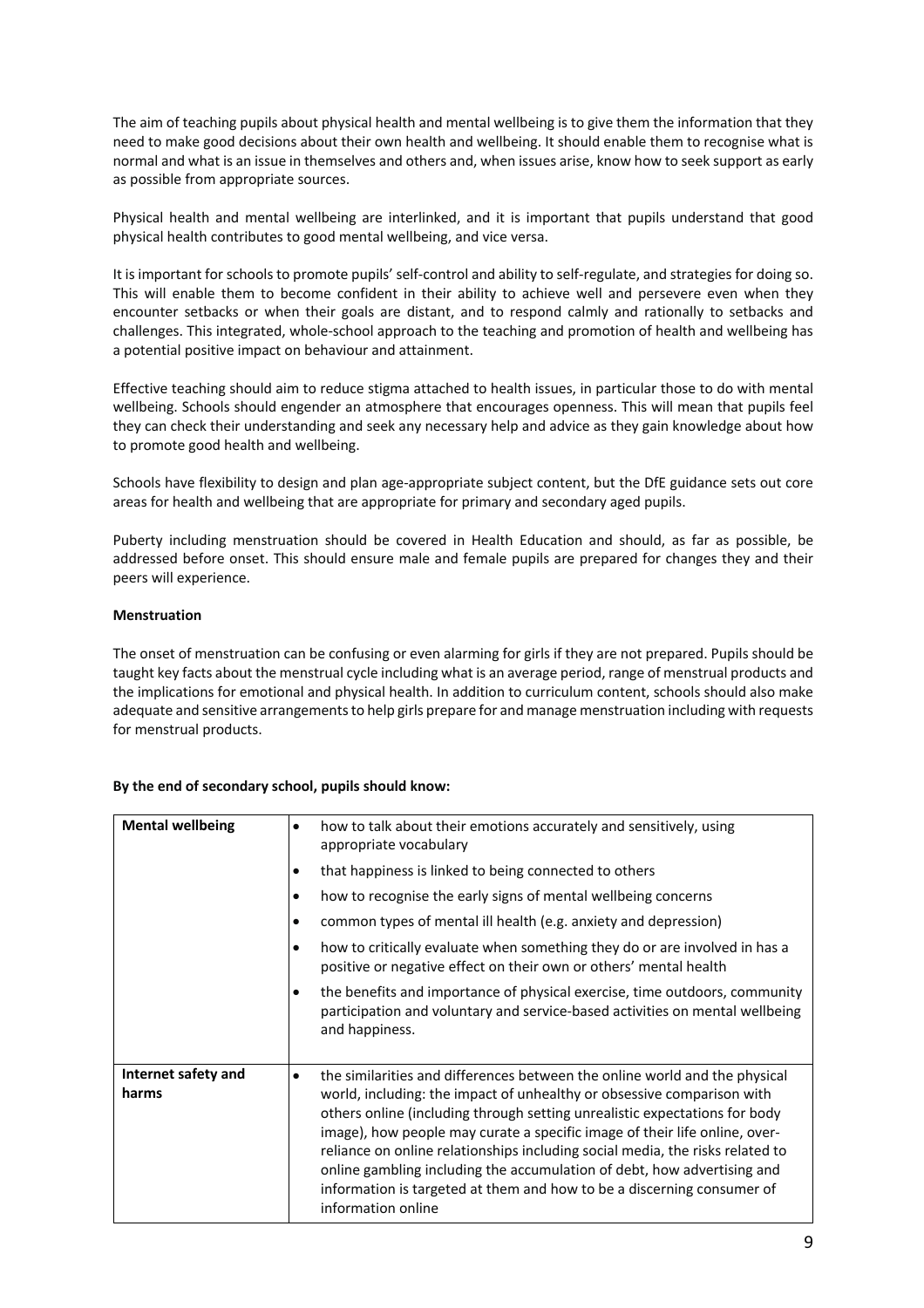|                                       | how to identify harmful behaviours online (including bullying, abuse or<br>$\bullet$<br>harassment) and how to report, or find support, if they have been affected<br>by those behaviours.                                                   |
|---------------------------------------|----------------------------------------------------------------------------------------------------------------------------------------------------------------------------------------------------------------------------------------------|
| <b>Physical health and</b><br>fitness | the positive associations between physical activity and promotion of mental<br>$\bullet$<br>wellbeing, including as an approach to combat stress                                                                                             |
|                                       | the characteristics and evidence of what constitutes a healthy lifestyle,<br>$\bullet$<br>maintaining a healthy weight, including the links between an inactive<br>lifestyle and ill health, including cancer and cardio-vascular ill-health |
|                                       | about the science relating to blood, organ and stem cell donation.<br>$\bullet$                                                                                                                                                              |
| <b>Healthy eating</b>                 | how to maintain healthy eating and the links between a poor diet and<br>$\bullet$<br>health risks, including tooth decay and cancer                                                                                                          |
| Drugs, alcohol and<br>tobacco         | the facts about legal and illegal drugs and their associated risks, including<br>$\bullet$<br>the link between drug use, and the associated risks, including the link to<br>serious mental health conditions                                 |
|                                       | the law relating to the supply and possession of illegal substances<br>$\bullet$                                                                                                                                                             |
|                                       | the physical and psychological risks associated with alcohol consumption<br>$\bullet$<br>and what constitutes low risk alcohol consumption in adulthood                                                                                      |
|                                       | the physical and psychological consequences of addiction, including alcohol<br>$\bullet$<br>dependency                                                                                                                                       |
|                                       | awareness of the dangers of drugs which are prescribed but still present<br>٠<br>serious health risks                                                                                                                                        |
|                                       | the facts about the harms from smoking tobacco (particularly the link to<br>$\bullet$<br>lung cancer), the benefits of quitting and how to access support to do so.                                                                          |
| <b>Health and prevention</b>          | about personal hygiene, germs including bacteria, viruses, how they are<br>$\bullet$<br>spread, treatment and prevention of infection, and about antibiotics                                                                                 |
|                                       | about dental health and the benefits of good oral hygiene and dental<br>flossing, including healthy eating and regular check-ups at the dentist                                                                                              |
|                                       | (late secondary) the benefits of regular self-examination and screening                                                                                                                                                                      |
|                                       | the facts and science relating to immunisation and vaccination<br>٠                                                                                                                                                                          |
|                                       | the importance of sufficient good quality sleep for good health and how a<br>$\bullet$<br>lack of sleep can affect weight, mood and ability to learn.                                                                                        |
| <b>Basic first aid</b>                | basic treatment for common injuries<br>$\bullet$                                                                                                                                                                                             |
|                                       | life-saving skills, including how to administer CPR<br>$\bullet$                                                                                                                                                                             |
|                                       | the purpose of defibrillators and when one might be needed<br>$\bullet$                                                                                                                                                                      |
| <b>Changing adolescent</b><br>body    | key facts about puberty, the changing adolescent body and menstrual<br>$\bullet$<br>wellbeing                                                                                                                                                |
|                                       | the main changes which take place in males and females, and the<br>٠<br>implications for emotional and physical health.                                                                                                                      |

# **Pupils with Special Educational Needs**

Relationships Education and Health Education must be accessible for all pupils. This is particularly important when planning teaching for pupils with special educational needs and disabilities who represent a large minority of pupils. High quality teaching that is differentiated and personalised will be the starting point to ensure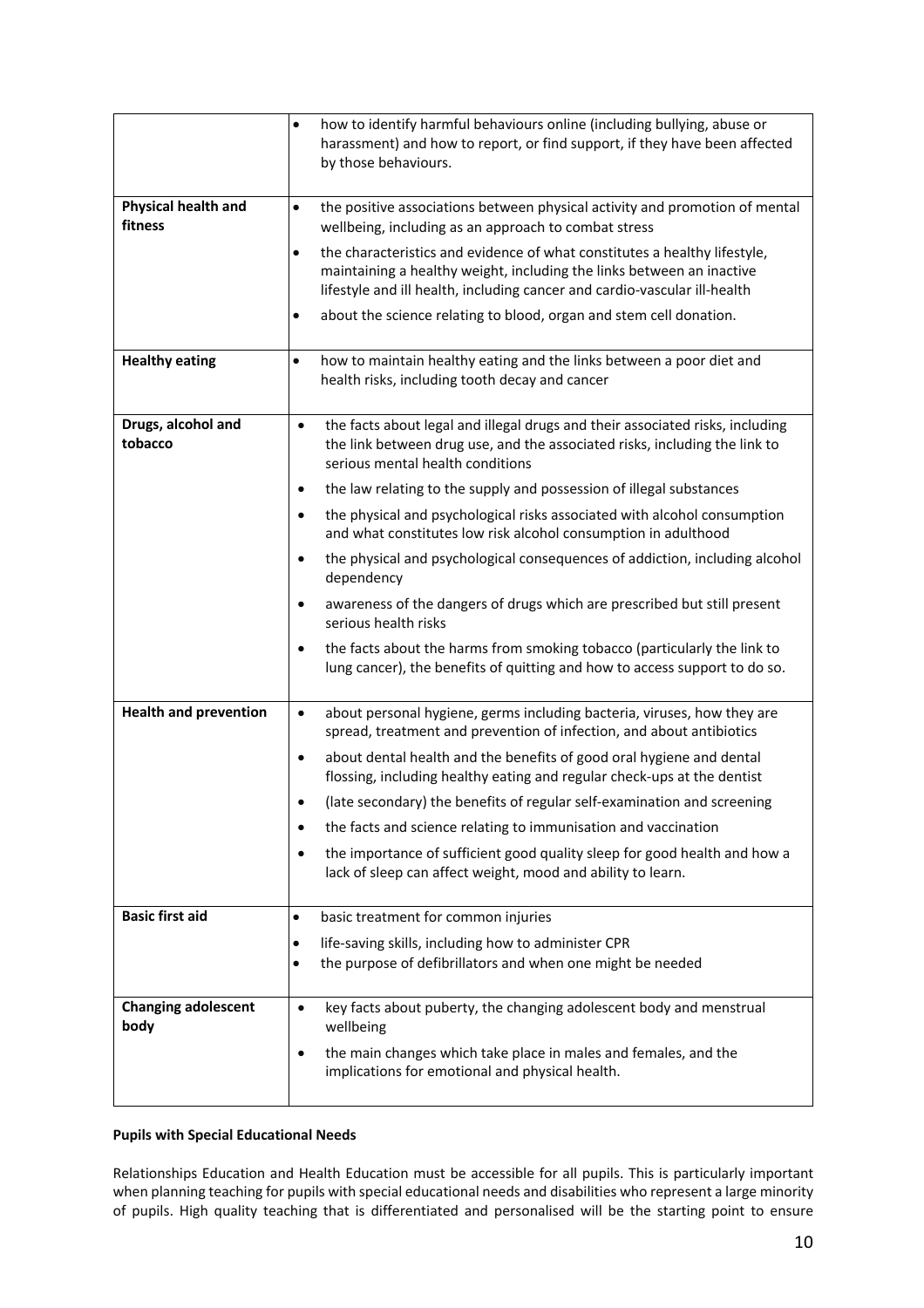accessibility. Schools should also be mindful of the preparing for adulthood outcomes as set out in the SEND code of practice, when teaching these subjects to those with SEND.

Schools should be aware that some pupils are more vulnerable to exploitation, bullying and other issues due to the nature of their SEND. Relationships Education and RSE can also be particularly important subjects for some pupils; for example those with Social, Emotional and Mental Health needs or learning disabilities. Such factors should be taken into consideration in designing and teaching these subjects.

In special schools and for some SEND pupils in mainstream schools there may be a need to tailor content and teaching to meet the specific needs of pupils at different developmental stages.

As with all teaching for these subjects, schools should ensure that their teaching is sensitive, age-appropriate, developmentally appropriate and delivered with reference to the law.

### **Right to be excused from sex education (commonly referred to as the right to withdraw)**

Parents have the right to request that their child be withdrawn from some or all of sex education delivered as part of statutory RSE. Before granting any such request it would be good practice for the Principal to discuss the request with parents and, as appropriate, with the child to ensure that their wishes are understood and to clarify the nature and purpose of the curriculum. Schools will want to document this process to ensure a record is kept.

Good practice is also likely to include the Principal discussing with parents the benefits of receiving this important education and any detrimental effects that withdrawal might have on the child. This could include any social and emotional effects of being excluded, as well as the likelihood of the child hearing their peers' version of what was said in the classes, rather than what was directly said by the teacher (although the detrimental effects may be mitigated if the parents propose to deliver sex education to their child at home instead).

Once those discussions have taken place, except in exceptional circumstances, the school should respect the parents' request to withdraw the child, up to and until three terms before the child turns 16. After that point, if the child wishes to receive sex education rather than be withdrawn, the school should make arrangements to provide the child with sex education during one of those terms.

This process is the same for pupils with SEND. However there may be exceptional circumstances where the head teacher may want to take a pupil's specific needs arising from their SEND into account when making this decision. The approach outlined above should be reflected in the school's policy on RSE.

If a pupil is excused from sex education, it is the school's responsibility to ensure that the pupil receives appropriate, purposeful education during the period of withdrawal. **There is no right to withdraw from Relationships Education or Health Education.**

### **Procedure**

Every pupil is entitled to receive Relationship and Health Education regardless of ethnicity, gender, religion, age, culture, disability, sexuality, language specials needs, disadvantaged and looked after children.

It is our intention all pupils have the opportunity to experience a programme of relationship and health education at a level which is appropriate for their age and physical development with differentiated provision if required.

The PHSE Coordinator is the designated teacher with responsibility for Relationship and Health Education, which is delivered through Science, RE, PSHE, Citizenship, literacy activities and form time. It is taught by classroom teachers, teaching assistants and, if appropriate, outside visitors such as the school nurse.

A range of teaching methods which involve pupil's full participation are used to teach Relationship and Health Education. These include use of video, discussion, looking at case studies, drama and role play.